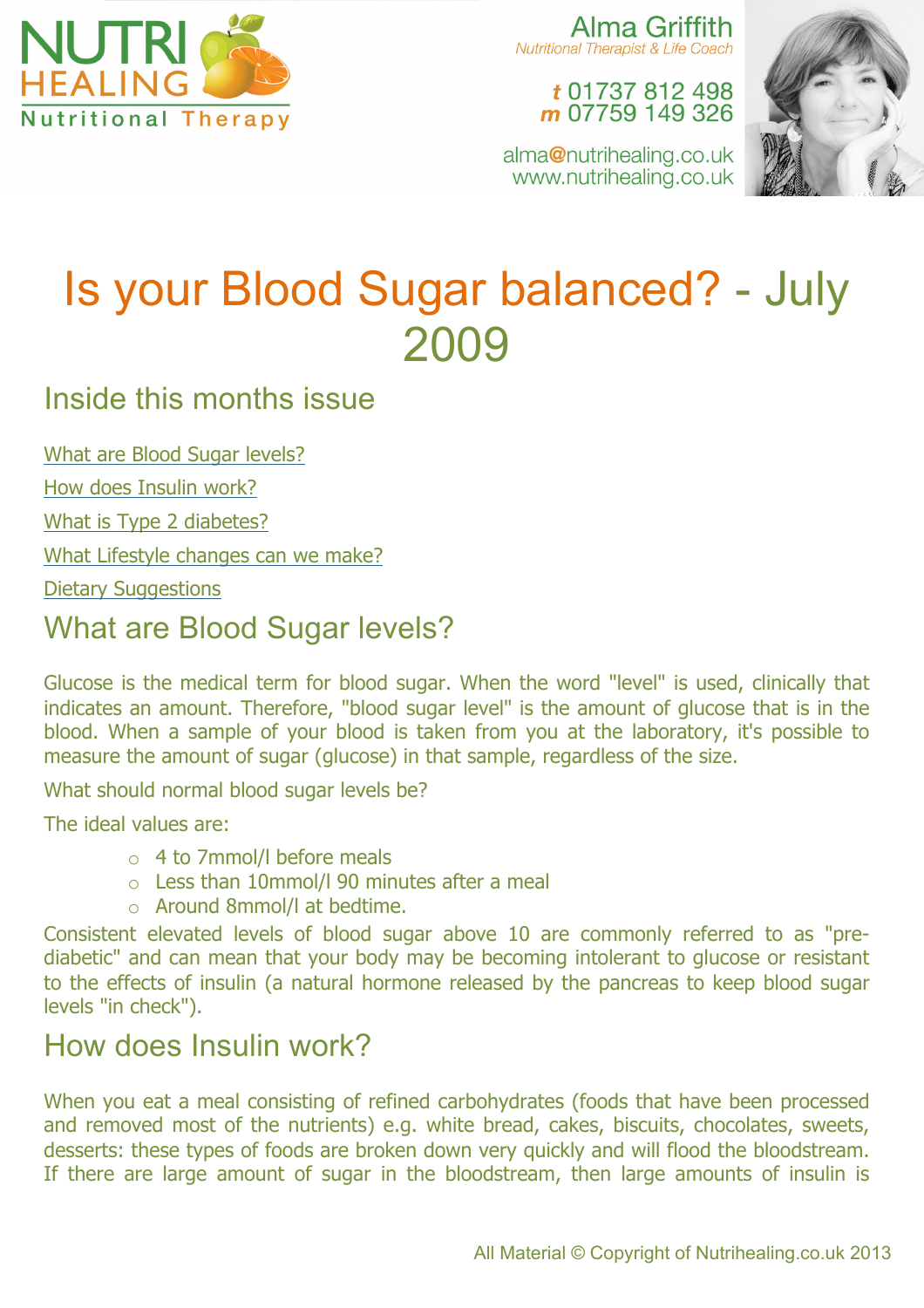released from the pancreas to remove the sugar (glucose) from the bloodstream and take it too the cells. Most cells of the body have insulin receptors, which bind the insulin to the cell. When a cell has insulin attached to its surface, the cell activates - it's a bit like a lock & key, if the key fits then the cell is designed to allow the glucose (sugar) from the blood stream to enter the cell, which then in turn gives us energy. Any excess glucose will be stored in the Liver and over and above what the body needs will be stored as fat.

Refined carbohydrates will give us a quick boost of energy but are not sustainable, so our blood sugar will then drop quite quickly and we will crave more glucose, so the cycle is repeated. Over time consuming these types of foods in large amounts can have an affect on the insulin receptors on our cells and they no longer work properly.

If this mechanism fails and sugar remains in the bloodstream where it is not meant to linger (blood glucose is highly regulated), this could result over time in damage to the tiny blood vessels in the:

- o Eyes Retinopathy (eye disease),
- o Kidneys Nephropathy (kidney disease),
- o Nerve endings Neuropathy (nerve disease),
- o Cardiovascular disease heart attack, high blood pressure, stroke and problems caused by poor circulation and greater risk for developing type 2 diabetes

## What is Type 2 diabetes?

Without insulin, you can eat lots of food and actually be in a state of starvation since many of our cells cannot access the calories contained in the glucose very well without the action of insulin. It is common to develop insulin resistance (type 2 diabetes) rather than a true deficiency of insulin (type 1 diabetes) where the body is not producing insulin and insulin injections are needed daily.

With Type 2 diabetes, the levels of insulin in the blood are similar or even a little higher than in people without diabetes. However, many cells of people with type 2 diabetes respond sluggishly to the insulin they make and therefore their cells cannot absorb the sugar molecules well. This leads to an ongoing elevated blood sugar level. Occasionally people with type 2 diabetes will need insulin shots, but most of the time other methods of treatment will work.

By keeping the blood sugar level stable, you significantly reduce your risk of these complications.

However the good news is - if we eat unrefined carbohydrates e.g. brown rice, brown pasta, wholegrain bread, oats, pulses - kidney beans, lentils, etc.: these types of food are broken down slowly, releasing insulin slowly and sustaining blood sugar & energy levels constantly, which enables the body to burn fat. Thus preventing the highs and lows of blood sugar created by unrefined foods.

Balancing Insulin is key to maintaining body weight and if your blood sugar is constantly on a roller coaster then it is very difficult to loose weight.